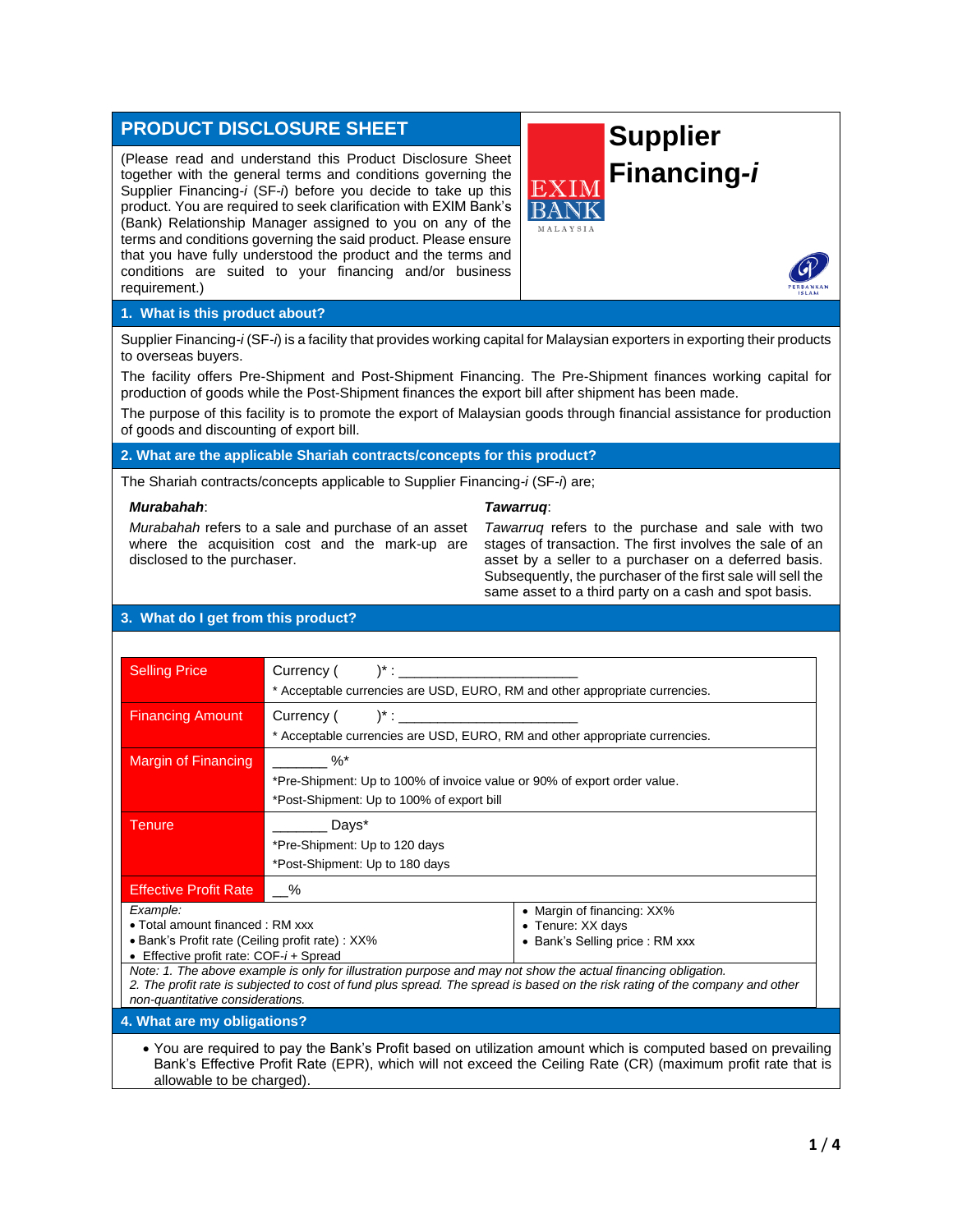- Under the variable rate financing concept, the Bank shall grant *ibra'* on the difference between the amount of profit calculated based on the CR and the amount of profit based on the EPR.
- You are required to make a full settlement for the outstanding profit payment and principal portion of the Bank's Sale Price upon maturity of the facility and based on the payment schedule provided or notified by the Bank from time to time.

• You are also required to provide additional security as and when required by the Bank from time to time.

### No. Type of Fees and Charges **Contract Charges** Cuantum **No.** 2014 1. Processing Fee Processing Fee Processing fee of 1.0%\* of the financing amount. (\*) subject to Terms and Conditions. Not applicable to SMEs 2. Stamp Duty Stamp Stamp Act 1949 in Malaysia and/or stamping requirement in other jurisdiction (if applicable). 3. SWIFT Charges RM70 4. Audit Confirmation Fee All 2008 and The RM100 5. Redemption Letter/Statement Fee RM50 (SME Customer) 6. Letter of Support Fee RM100 (SME Customer) 7. Legal Fee As charged by Lawyer 8. Postage / Delivery Charges Local Party • Normal Mail Registered Mail • Courier / Hand delivery Foreign Party • Normal Mail • Registered Mail • Courier Min.RM3 Min.RM6 Min.RM7 Min.RM4 Min.RM8 Min.RM50 – varies on location 9. Brokerage Fee **Note**: The fee is only applicable for *Tawarruq* based products in facilitating buying and selling of commodities at the Commodity Trading Platform. Up to RM15 or 15 per one million based on currency for each *Tawarruq* transaction. 10. Variation of Facility Terms and Condition Mines All Min.RM300 (Not applicable to SME customer)

Please request from your Relationship Manager for the Bank's Standard Fees and Charges on Islamic Products and Services. If there are any changes in fees and charges that are applicable to your facility, the Bank will notify you at least 21 calendar days prior to the effective date of implementation.

**6. What if I fail to fulfill my obligation?**

We shall charge you a compensation for late payment:

**5. What are the fees and charges I have to pay?**

### **Before Maturity**

Bank's actual loss or up to one percent (1%) per annum:-

i.on instalment in arrears during the Tenure of the Facility; or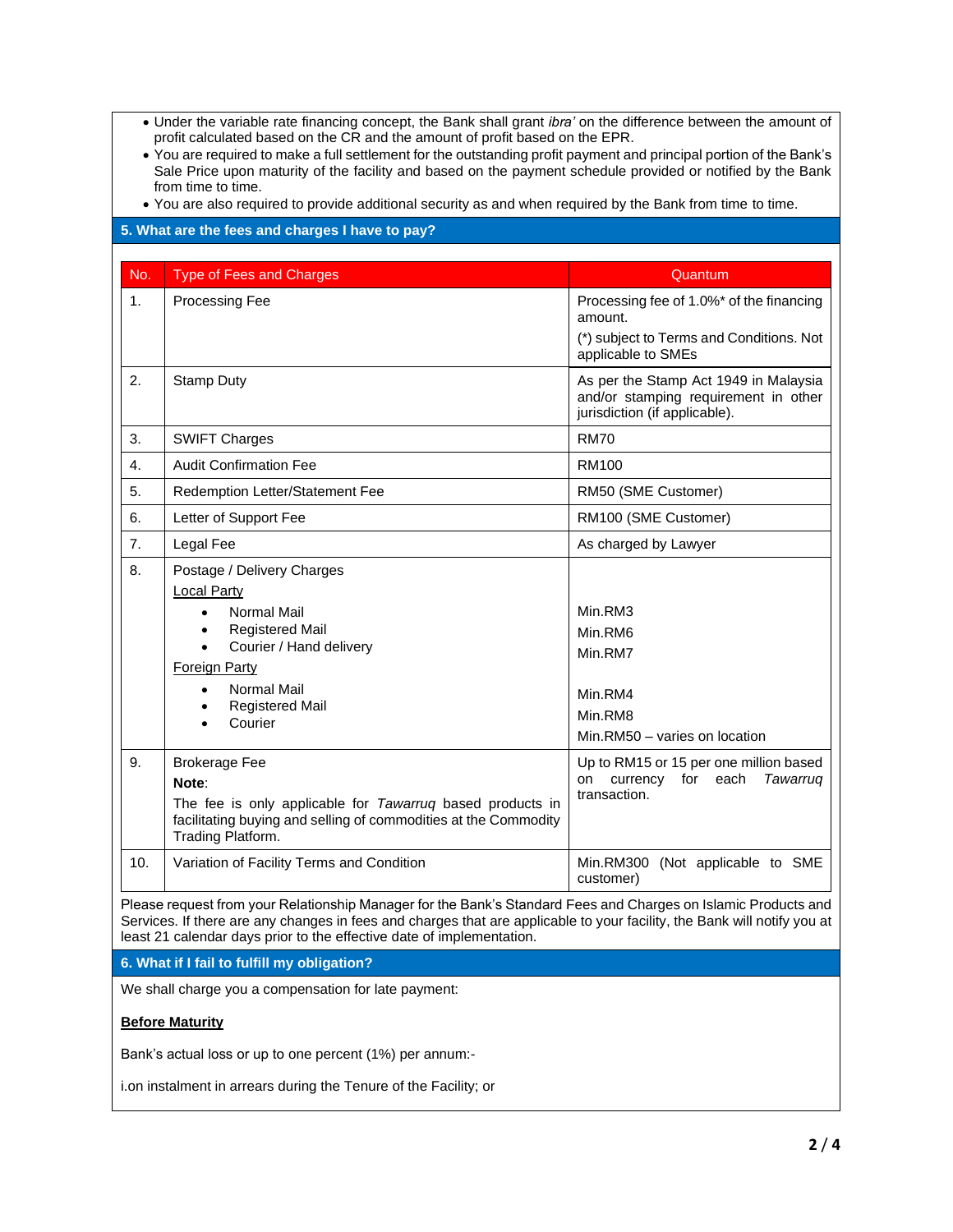Formula: Instalment(s) in arrears x up to 1% x No. of overdue day(s)/ \*365

ii.on the outstanding balance in the event of default causing the entire Facility to be recalled or brought to court for judgement prior to maturity;

Formula: \*\*Outstanding Balance x up to 1% x No. of overdue day(s)/ \*365

# **After Maturity/ Post Judgement**

Bank's actual loss or up to Islamic Interbank Money Market ("IIMM") rate or any other rate specified by Bank Negara Malaysia:-

i.on the outstanding balance beyond the maturity period of the financing; or

Formula: \*\*Outstanding Balance x Prevailing IIMM% x No. of overdue day(s)/\*365

ii.on the outstanding balance after the judgement notwithstanding the maturity of the Facility.

Formula: \*\*\*Judgement Sum x Prevailing IIMM% x No. of overdue day(s)/ \*365

The Compensation for Late Payment shall not be compounded.

**Note**: \*May change subject to currency of the financing

- \*\*Outstanding Balance = Outstanding Cost + Accrued Profit
- \*\*\*Judgement Sum is equivalent to Outstanding Balance

**7. What if I fully settle the financing before its maturity?**

We shall grant rebate (*Ibra'*) on:

- On profit for the difference between profit at CR per annum and the EPR;
- On the Cost (Bank's Purchase Price) and the appropriate profit thereon in case that the Facility is not fully disbursed after expiry of the Availability Period; and
- On the profit for early settlement of the Bank's Sale Price or due to termination of the Facility, restructuring exercise. In the event of default, cancellation, redemption, prepayment before the maturity date.

*Ibra'* (rebate) formula for early settlement = Deferred Profit + Actual *Ibra'* due to fluctuation of EPR (if any) – early settlement charges (if any)

Settlement Amount = Outstanding Selling Price + Instalments Due + Compensation for Late Payment / *Ta'widh* (if any) – *Ibra'* 

**8. Do I need takaful coverage?**

You may require to assign the takaful certificate to us as one of the collaterals accepted by us.

**9. What are the major risks?**

- Our Effective Profit Rate may subject to fluctuation during the financing tenure. However, the rate shall not exceed the Ceiling Profit Rate.
- Legal action will be instituted against you to recover the indebtedness which includes among others, obtaining judgment and enforcement of judgment such as writ of seizure and sale, garnishee, winding up and bankruptcy action.
- Any non-payment of the Bank's indebtedness under financing facility would also have an adverse record on your credit rating.

**10. What do I need to do if there are changes to my contact details?**

- a) It is important that you inform the Bank of any changes to your contact details to ensure that all correspondences reach you in a timely manner.
- b) You may inform the Bank such changes via various channels of communication such as the website or call centre at 03-2601 2000.